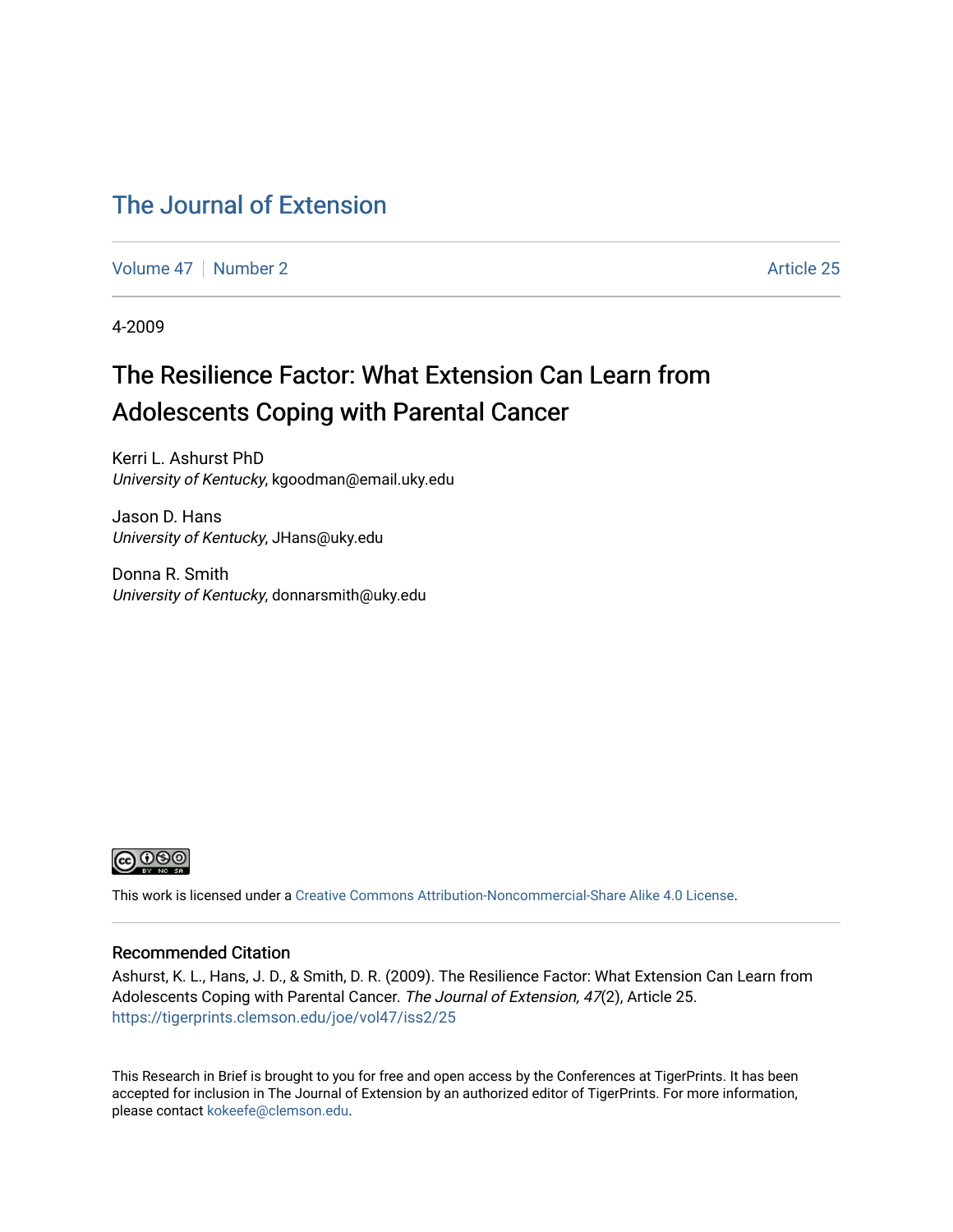

## **April 2009 Volume 47 Number 2 Article Number 2RIB3**

[Return to Current Issue](http://www.joe.org:80/joe/2009april/)

# **The Resilience Factor: What Extension Can Learn from Adolescents Coping with Parental Cancer**

**Kerri L. Ashurst** Extension Specialist [kgoodman@email.uky.edu](mailto:kgoodman@email.uky.edu)

> **Jason D. Hans** Assistant Professor [jhans@uky.edu](mailto:jhans@uky.edu)

**Donna R. Smith** Associate Professor [donnarsmith@uky.edu](mailto:donnarsmith@uky.edu)

University of Kentucky Lexington, Kentucky

**Abstract:** Using a developmental systems framework and grounded theory methods, the study reported here describes the psychosocial experiences of late adolescents coping with parental cancer. Results suggest three primary psychosocial developmental influences, including multilevel influences, coping strategies to maintain control, and responses to uncertainty and anticipatory grief. Identity and intimacy were the two most salient psychosocial tasks. The central unifying concept of resilience was the primary psychosocial developmental outcome that resulted from coping with parental cancer during late adolescence. This finding illuminates the need for Extension to expand its focus on positive outcomes that can result from coping with life crises during adolescence.

## **Introduction**

Adults with life-threatening illnesses are living longer than ever before thanks to modern medical interventions. Prolonged life is generally viewed as a positive change, often accompanied by improved quality of end-of-life care for patients and their families. However, extending the terminal phase of a disease can place a heavier burden on family members with caretaking and financial responsibilities. This extended terminal phase has important implications for the development of adolescents whose parents have been diagnosed with terminal cancer.

In our work with at-risk audiences through Extension, we need to consider the home lives of adolescents and young adults we serve. This reflects a paradigm shift in our organization toward a systemic or ecological framework where multiple contexts must be considered in our work with youth. The programs and skills we teach young people may have minimal impact among those coping with the acute stress associated with life-threatening illness in their families if we do not address the issues they are facing.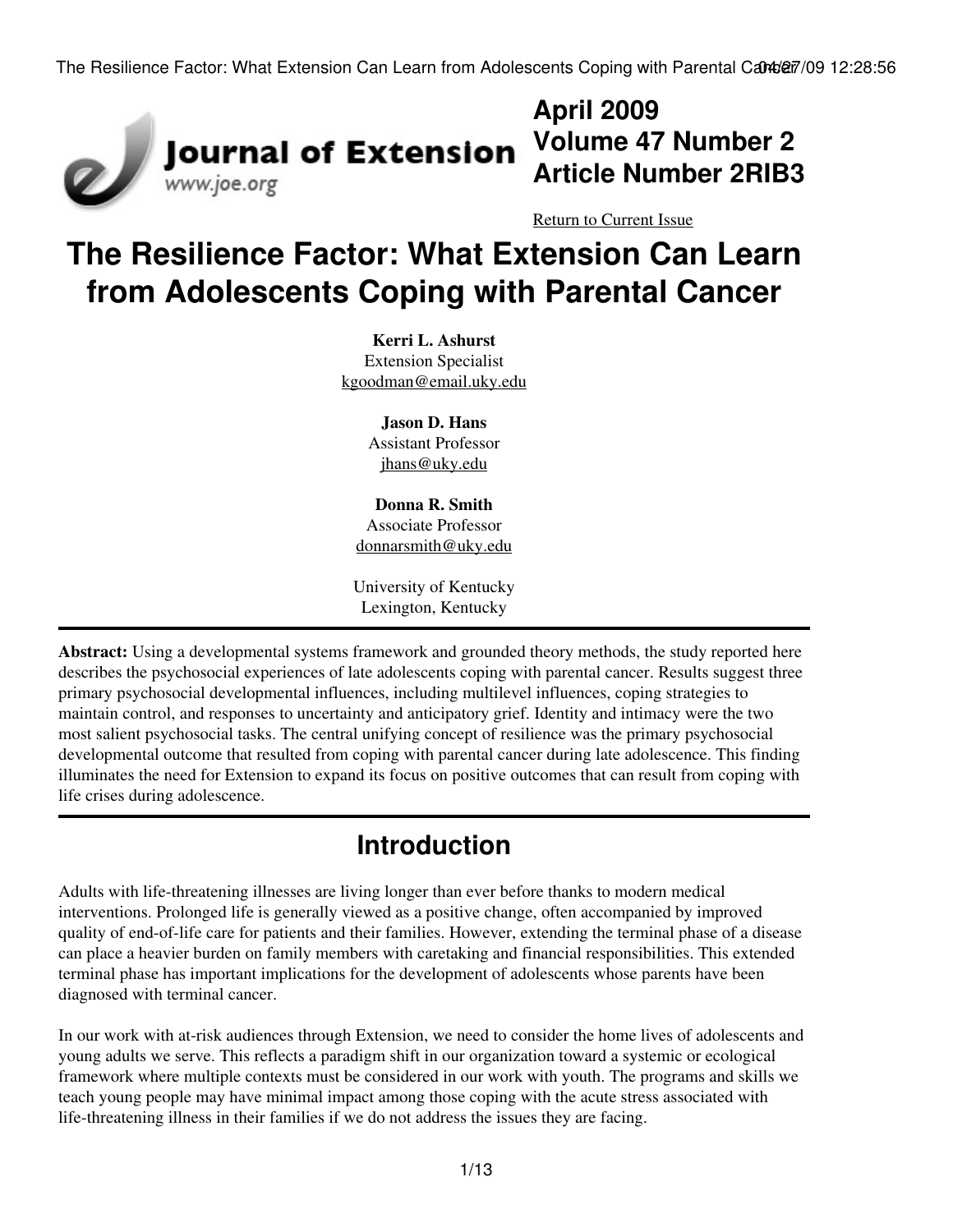We need to be comfortable talking about illness and death in families and be prepared to understand and support adolescents who are coping with these experiences. We also need to listen to the needs and experiences of these young people to develop more effective prevention efforts through Extension that are geared toward adolescents facing all kinds of family crises. We will then be better prepared to reach out to those who can benefit the most from the services we offer.

The purpose of the study reported here was to develop grounded theory on the psychosocial experiences of late adolescents coping with parental cancer. This research was guided by a developmental systems perspective, which views adolescents as developing within an interdependent family system and larger ecological context. The research questions were (a) What are the particular psychosocial developmental impacts or experiences that result from coping with parental cancer during late adolescence? and (b) What are the most salient psychosocial developmental influences identified by late adolescents who are coping with parental cancer? The psychosocial tasks of adolescence explored in the study were achievement, autonomy, identity, intimacy, and sexuality (Hill, 1980). The findings are instructive for Extension professionals who work with adolescents and families coping with illness, death, or other major life crises.

## **Background**

The literature pertaining to adolescent psychosocial experiences of coping with parental cancer can be divided into three major areas of study:

- 1. Adolescent grief and bereavement (Adams et al., 1999; Balk, 1996, 1997, 1998, 2001; Christ, 2000; Dowdney, 2000; Marwit & Carusa, 1998; Morin & Welsh, 1996; Siegel et al., 1992; Thompson et al., 1998; Tyson-Rawson, 1996; Van Epps, Opie, & Goodwin, 1997);
- 2. Anticipatory grief and terminal illness (Berezin, 1977; Kowalski, 1986; Lund, 1989; Moss, Moss, & Hansson, 2001; Parkes, 1975; Peterson & Rafuls, 1998; Rando, 1997); and
- 3. Psychosocial development and death (Adams, 1997; Balk, 1996, 1998, 2000; Carter & McGoldrick, 1999; Corr, 2000; DeBaryshe, Patterson, & Capaldi, 1993; Douvan & Adelson, 1966; Fleming & Balmer, 1996; Goosens & Phinney, 1996; Grotevant, 1998; Hill, 1980; Horton, 1998; Ingersoll, 1998; Kandt, 1994; Klass, 1993; Lerner, 2002; Parkes, 1993; Schultz, 1999; Shapiro, 1994; Silverman & Worden, 1993; Steinberg, 1996; Tyson-Rawson, 1996; Worden, 1996; Yoder, 2000).

This literature base has not yet filled in many of the gaps for answering the research questions in the study reported here. Outcomes have been mixed, developmental stages have not been explored separately, and the influence of the larger environment remains largely unexplored. In fact, this literature suggests a need to examine the larger environmental context to more fully understand the impact that parental illness and death has on adolescents' development and attitudes toward the future. Studies also indicate a need to examine risk factors, protective factors, and systemic influences identified by adolescents who are coping with parental cancer.

Most specific to the study, the literature on anticipatory grief and terminal illness points to the utility of studying the time period prior to parental death and to examining the impacts and meanings parental illness has for adolescents. The study reported here attempted to fill these gaps by developing grounded theory on the psychosocial experiences of late adolescents at the interface of coping with parental cancer.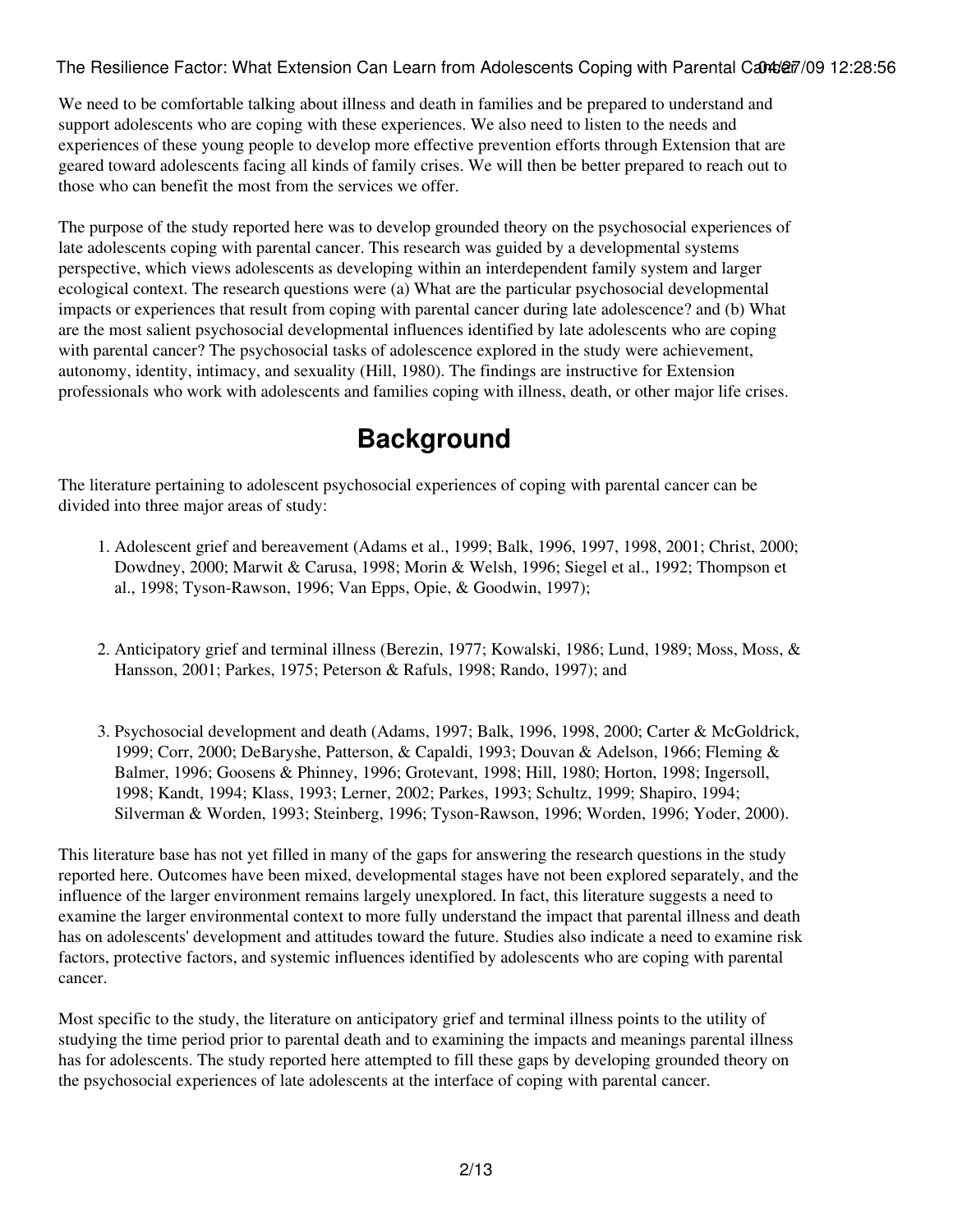### **Methods**

The sample for the qualitative study consisted of five males and three females. (See Table 1 for participant characteristics>) The procedures for data collection and analysis were modeled after grounded theory, a general method of comparative analysis that uses a systematically applied set of methods to generate inductive theory about a substantive area (Glaser, 1992). Data were collected through one in-depth, qualitative interview with each of the eight participants.

| <b>Nickname</b> | Gender | Age at<br><b>Interview</b> | Age at<br><b>Diagnosis</b> | Diagnosis of<br><b>Parent</b> | Gender<br>of<br><b>Parent</b> | <b>Status of</b><br><b>Parent</b> |
|-----------------|--------|----------------------------|----------------------------|-------------------------------|-------------------------------|-----------------------------------|
| Tai             | М      | 20                         | 19                         | Pancreatic                    | M                             | Living                            |
| Dave            | M      | 20                         | 20                         | <b>Breast</b>                 | F                             | Living                            |
| Shawn           | M      | 18                         | 16                         | AML<br>(Leukemia)             | F                             | Deceased                          |
| Pierre          | M      | 19                         | 19                         | Esophageal                    | M                             | Living                            |
| Victoria        | F      | 21                         | 16                         | Stomach                       | F                             | Deceased                          |
| Elayne          | F      | 51                         | 18                         | Bone<br>Marrow                | M                             | Deceased                          |
| Nat             | F      | 28                         | 16                         | <b>Blood</b>                  | M                             | Deceased                          |
| <b>Narsky</b>   | M      | 21                         | 11                         | Mantle Cell<br>Lymphoma       | M                             | Deceased                          |

#### **Table 1.** Participant Characteristics

The interviews consisted of 13 open-ended questions about coping with parental cancer during late adolescence designed to gain a better understanding of psychosocial developmental experiences and impacts. Information gathered in the interviews included positive and negative experiences encountered during the illness, most and least helpful things about self and others, fears and concerns resulting from the diagnosis and illness, psychosocial tasks encountered as a result of having a parent with cancer, negative and positive impacts of going through this experience, and familial and systems information.

These interviews ranged from 1 to 3 hours in length with each participant. Interviews were all audiotape. Analysis of the data began after the first interview was transcribed and continued throughout the data collection process. This type of analysis is called the "constant comparative method" (Glaser & Strauss, 1967), an inductive form of analysis where each new interview was compared to categories that had emerged from previous interviews. Nvivo™ qualitative data management software was used to facilitate data analysis. Ultimately, nine overall categories containing 30 codes were generated. Selective coding was then used to validate the relationships between the codes and categories as well as the interrelationships between categories and to develop the final grounded theory and developmental systems model (Figure 1).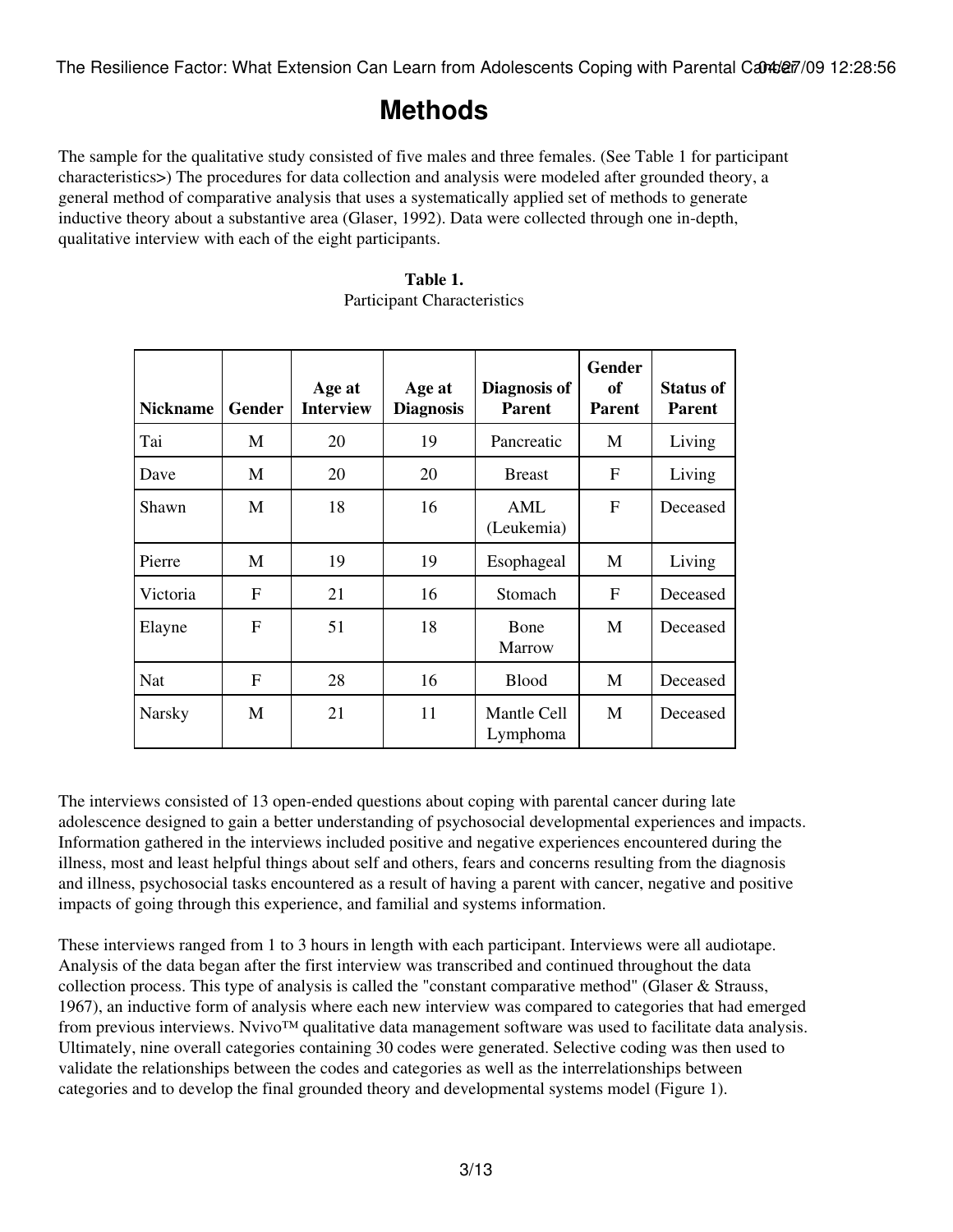### **Results**

### **Research Question 1: What Are the Most Important Psychosocial Developmental Influences Identified by Late Adolescents Who Are Coping with Parental Cancer?**

Study participants identified three primary psychosocial developmental influences. The first was *multilevel influences*, which included individual level influences of perceived role in the family system and personal theories on the experience of parental cancer that were related back to autonomy and identity; familial level influences of attachments, communication, family dynamics, prior losses, and family roles, which were related back to intimacy, autonomy, and identity; and extrafamilial level influences of others' ignorance, support, and understanding, which were related back to intimacy. There were 10 codes containing 41 themes on three levels of influence (Table 2) that participants perceived as influencing their psychosocial experience from the time of a parent's cancer diagnosis up to and beyond a parent's death.

| <b>Subcategories</b>                                                                                                                                                                                                                                                     | <b>Codes</b>                                     | <b>Prominent Themes</b>                                                                                                                                         |  |  |
|--------------------------------------------------------------------------------------------------------------------------------------------------------------------------------------------------------------------------------------------------------------------------|--------------------------------------------------|-----------------------------------------------------------------------------------------------------------------------------------------------------------------|--|--|
| Individual                                                                                                                                                                                                                                                               | Perceived role in family                         | Birth order, life-long identity,<br>evolved identity, identifying<br>with ill parent, what identity did<br>not or could have evolved into,<br>level of autonomy |  |  |
|                                                                                                                                                                                                                                                                          | Theories on the experience<br>of parental cancer | Self as normal, self as different,<br>dichotomies, culture and society                                                                                          |  |  |
| Participant Quote: "He was diagnosed with cancer as soon as I leave for<br>schoolSomething like this is happening at the time where we need to be moving<br>into the house to help out. It kind of seems like the exact opposite of what needs to be<br>going on." - Tai |                                                  |                                                                                                                                                                 |  |  |
| Familial                                                                                                                                                                                                                                                                 | Attachments and bonds                            | Bond with ill parent, bond with<br>non-ill parent, increase in<br>closeness, impact of illness on<br>attachment                                                 |  |  |
|                                                                                                                                                                                                                                                                          | Family communication                             | Communication channels,<br>increase in communication,<br>future orientation, avoidance                                                                          |  |  |
|                                                                                                                                                                                                                                                                          | Family dynamics                                  | Addiction, cutoffs, secrets,<br>suppression of emotion,<br>triangles                                                                                            |  |  |
|                                                                                                                                                                                                                                                                          | Family roles                                     | Informant, filling in, primary<br>role of ill parent, non-ill parent<br>as helpful or not helpful, sibling                                                      |  |  |

**Table 2.** Multilevel Influences on Conceptualization of Psychosocial Experience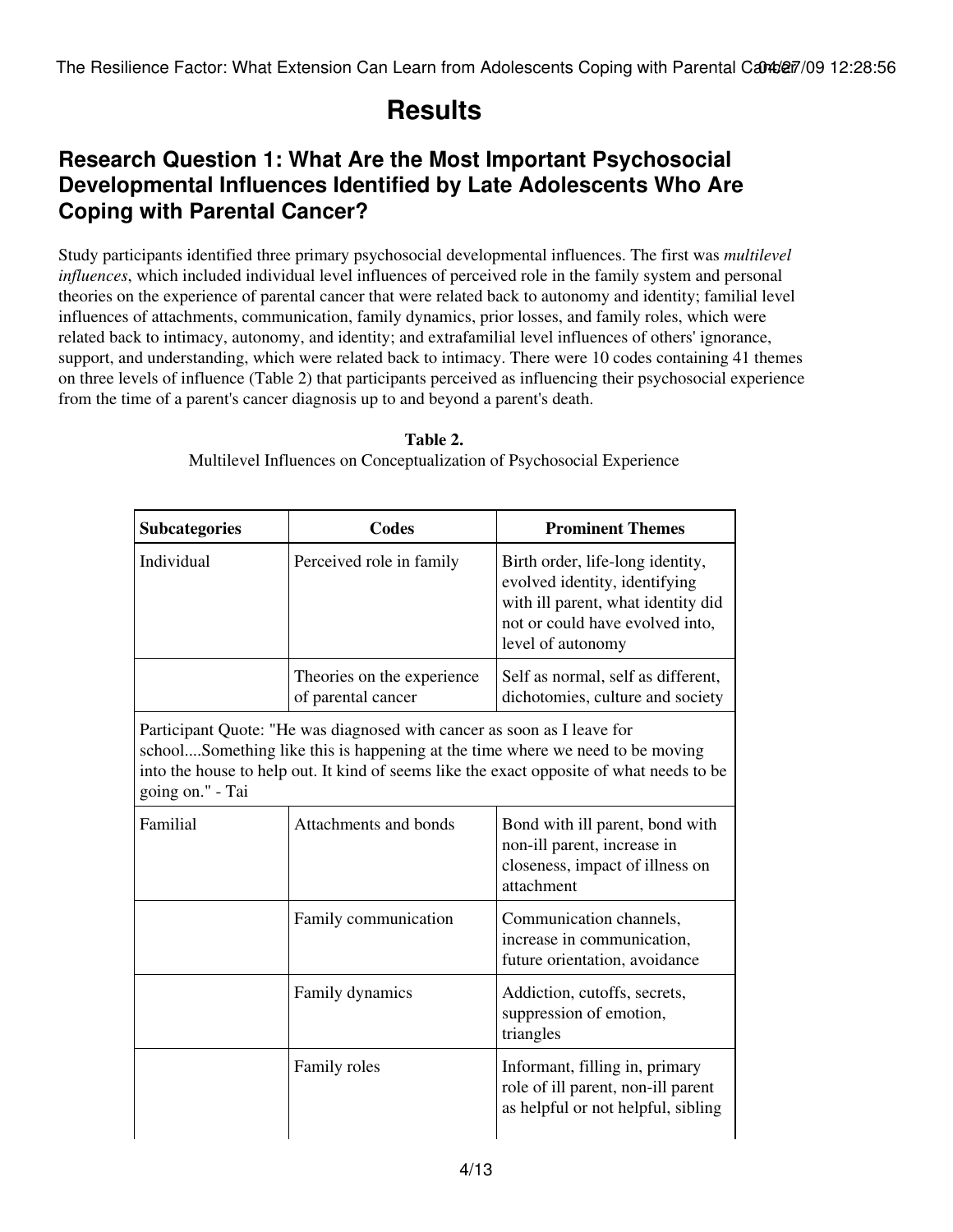|                                                                                                                                                                                                                                                                                                                                                                                                                      |               | roles                                                                                         |  |
|----------------------------------------------------------------------------------------------------------------------------------------------------------------------------------------------------------------------------------------------------------------------------------------------------------------------------------------------------------------------------------------------------------------------|---------------|-----------------------------------------------------------------------------------------------|--|
|                                                                                                                                                                                                                                                                                                                                                                                                                      | Prior losses  | Grandparents, divorce                                                                         |  |
| Participant Quote: "It forced me to create my identity, first in coming out with my<br>sexuality, second with just, forcing, my stepdad and my brother wanted me to<br>automatically take my mother's position, take her roleI rejected that because I'm a<br>sister, I'm a daughter. I'm not a mother and I realized that I needed to detach myself<br>away from that a little bitbecome my own person." - Victoria |               |                                                                                               |  |
| Extrafamilial                                                                                                                                                                                                                                                                                                                                                                                                        | Ignorance     | Insensitivity, avoidance and<br>forgetting, don't know what it's<br>like, apologies, sympathy |  |
|                                                                                                                                                                                                                                                                                                                                                                                                                      | Support       | Openness, offering help, being<br>there                                                       |  |
|                                                                                                                                                                                                                                                                                                                                                                                                                      | Understanding | Comfort, relating                                                                             |  |
| Participant Quote: "You just need to be thereit's okay to be worrying about<br>something other than their parent, that they do have their own concerns and their own<br>life doesn't stop because of what's going on Just be there to do whatever needs to be<br>done." - Elayne                                                                                                                                     |               |                                                                                               |  |

The second area of influence on psychosocial development was *coping strategies to maintain control*. Coping strategies were a route for accomplishing or hindering the psychosocial tasks of late adolescence in the midst of their family crises. Analyses resulted in 11 codes containing 27 themes. These codes were organized into three domains of coping, including appraisal-focused strategies, which were tied to identity; problem-focused strategies, which were connected to all five psychosocial developmental tasks; and emotion-focused strategies, which were tied to achievement, identity, intimacy, and sexuality (Table 3). These domains came from existing research on coping with life crises (Moos & Schaefer, 1986) due to a close fit with participants' terms. A common thread that ran between these codes and themes was maintaining balance and control. This was viewed as a crucial aspect of facing a crisis like parental cancer. The overwhelming nature of the crisis led some respondents to lose a sense of control over their lives.

| Table 3.                                       |
|------------------------------------------------|
| Coping Strategies Employed to Maintain Control |

| <b>Subcategories</b> | Codes                | <b>Prominent Themes</b>                      |
|----------------------|----------------------|----------------------------------------------|
| Appraisal<br>Focused | Denial               | Dodging, false optimism, naivety             |
|                      | Journaling           | <b>NA</b>                                    |
|                      | Negative<br>thinking | Fatalism, giving up, hopelessness, self-pity |
|                      | Theorizing           | Causes, culture, gender, getting over it     |

Participant Quote: "The main thing that got me through it was myself...remembering the little things that happen over a week or that happened over the past year, and just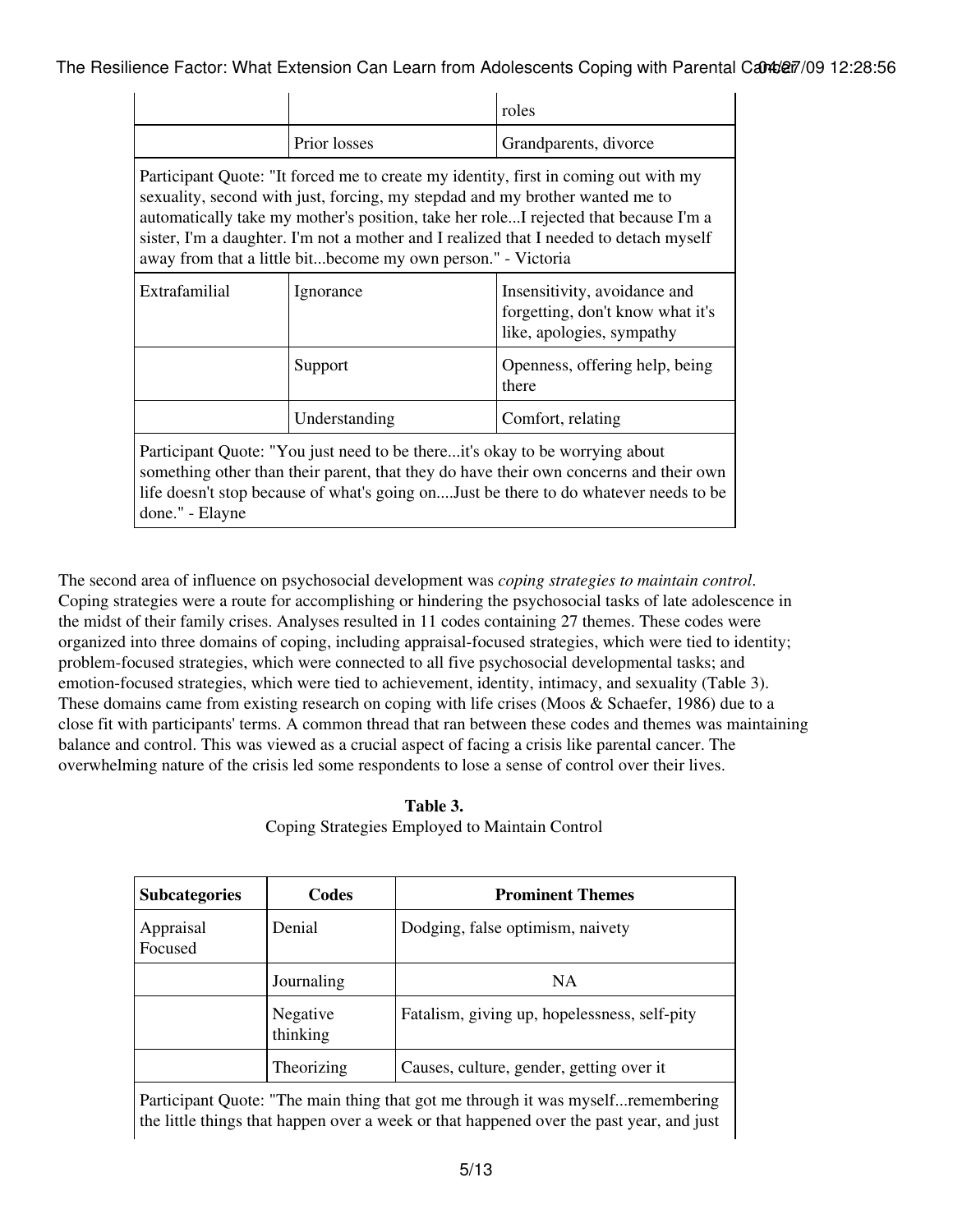|                        | a positive out of a negative."-Narsky | talking them out to yourself and rationalizing themwhat happened as far as your<br>parent dying or going to the hospitalit's the hardest thing for somebody to do, make                                                                                                                                                                                |  |
|------------------------|---------------------------------------|--------------------------------------------------------------------------------------------------------------------------------------------------------------------------------------------------------------------------------------------------------------------------------------------------------------------------------------------------------|--|
| Problem Focused        | Multiple stresses                     | Juggling act                                                                                                                                                                                                                                                                                                                                           |  |
|                        | Knowledge<br>seeking                  | <b>NA</b>                                                                                                                                                                                                                                                                                                                                              |  |
|                        | <b>Priority Changes</b>               | Priority reversal, quality time, re-assessing<br>romantic relationships                                                                                                                                                                                                                                                                                |  |
| Pierre                 |                                       | Participant Quote: "[School work] was hopeless and seemed a chore because it was<br>my very first semester, my very first yearI'm sitting there studying for finals, I<br>have all this crap going on with the family, and I'm sitting around looking at my<br>physics notes thinking, 'What the crap is this?' I have no idea what I'm looking at." - |  |
| <b>Emotion Focused</b> | Escape                                | Drugs, exercise/sports, sex, staying busy,<br>studying                                                                                                                                                                                                                                                                                                 |  |
|                        | Fantasizing                           | Release, substitutions, support, turning back<br>time                                                                                                                                                                                                                                                                                                  |  |
|                        | Guilt                                 | Not being there, self-absorption                                                                                                                                                                                                                                                                                                                       |  |
|                        | Humor                                 | Breaking the ice                                                                                                                                                                                                                                                                                                                                       |  |
|                        |                                       | Participant Quote: "When she was first diagnosed, I played basketball. I was really<br>into it, so I guess that helped me a lot. I kept busy like that, and I do it to this day. I<br>just think that if I keep being busy that I can't dwell on things." - Victoria                                                                                   |  |

The third area of influence on psychosocial development was *responding to uncertainty and anticipatory grief.* Uncertainty was an important factor in understanding participants' responses to illness and dying because the chronic stress from uncertainty left them feeling like they had no control. One participant noted that uncertainty was the most negative part of the whole experience due to the "constant fact of not knowing what's going to happen." Analyses resulted in 10 codes containing 25 themes. These codes were organized into three subcategories (Table 4), including triggers, which were connected to identity; concerns for the future, which were connected to autonomy, identity, intimacy, and sexuality; and meaning making, which was connected to achievement, autonomy, and identity.

**Table 4.** Uncertainty and Anticipatory Grief

| <b>Subcategories</b> | Codes                    | <b>Prominent Themes</b>                                      |
|----------------------|--------------------------|--------------------------------------------------------------|
| Triggers             | Changes in ill<br>parent | Decline, remission, what is wrong?                           |
|                      | Helplessness             | Feeling incapacitated, no control,<br>inevitability of death |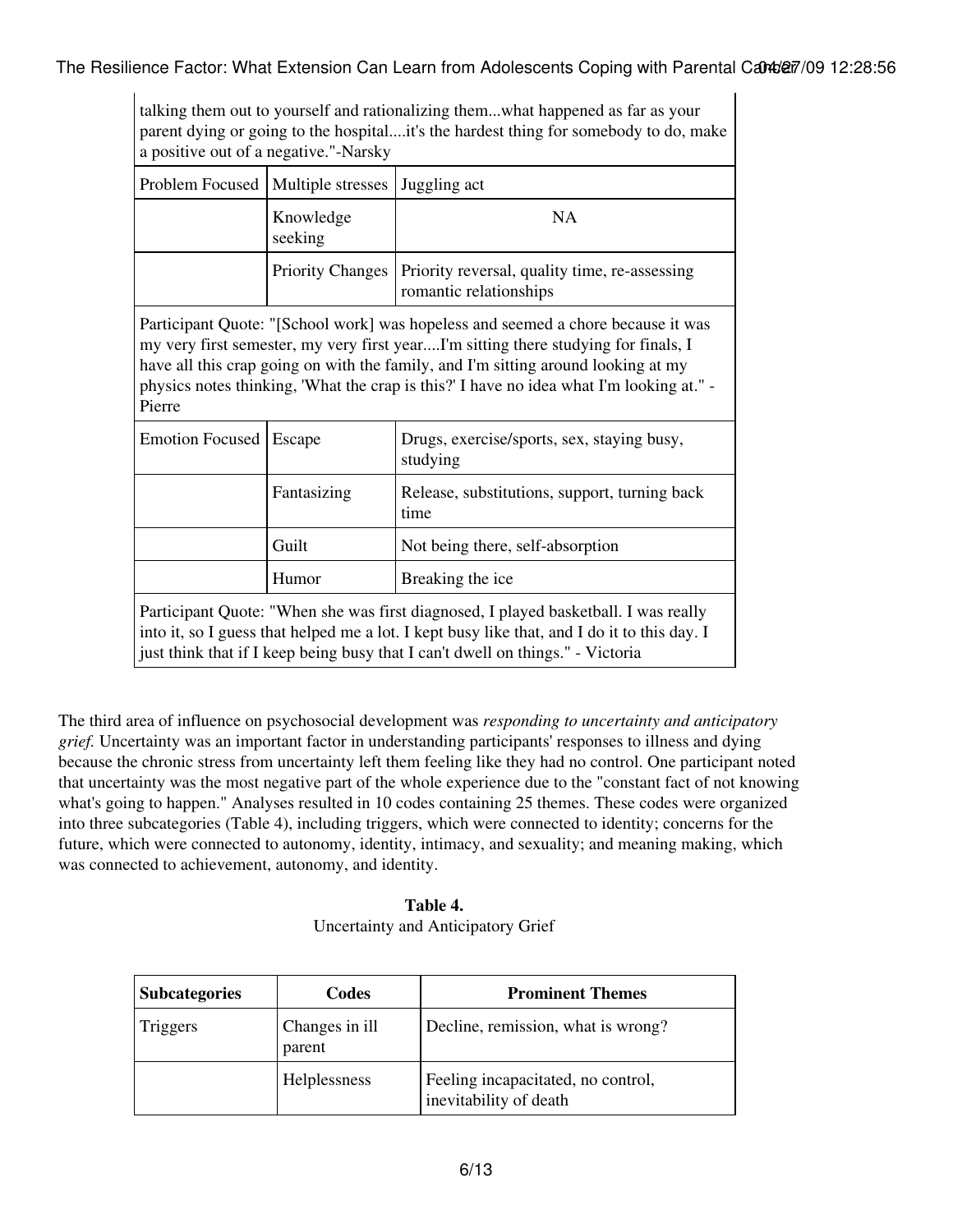|                                                                                                                                                                                                                                                              | Suddenness                                                                  | Emotional reactions, no time to prepare                    |  |  |
|--------------------------------------------------------------------------------------------------------------------------------------------------------------------------------------------------------------------------------------------------------------|-----------------------------------------------------------------------------|------------------------------------------------------------|--|--|
| Participant Quote: "[My father] had always been such a big man. I can remember<br>looking at his hands, because they'd always been huge, but I kept thinking how small<br>they looked, and I just couldn't go back [to the hospital]." - Elayne              |                                                                             |                                                            |  |  |
| Concerns for<br>Future                                                                                                                                                                                                                                       | Fears for self<br>Filling the void, getting cancer,<br>transference of fear |                                                            |  |  |
|                                                                                                                                                                                                                                                              | <b>Future losses</b>                                                        | Developmental milestones, drifting apart,<br>other deaths  |  |  |
|                                                                                                                                                                                                                                                              | Post-death<br>changes                                                       | Reestablishing routines or normalcy, role<br>renegotiation |  |  |
| Participant Quote: "I don't know that I'm ever gonna be able to share the same type of<br>relationship with anyone I had with my momit was just totally unique, kind of<br>awesome, connection that we had, and I don't know that it's replaceable." - Shawn |                                                                             |                                                            |  |  |
| <b>Meaning Making</b>                                                                                                                                                                                                                                        | Advice to others                                                            | Perseverance, seizing the moment,<br>self-reliance         |  |  |
|                                                                                                                                                                                                                                                              | Closure                                                                     | Barriers, peace of mind                                    |  |  |
|                                                                                                                                                                                                                                                              | Faith                                                                       | Afterlife, putting things in God's hands                   |  |  |
|                                                                                                                                                                                                                                                              | Legacy                                                                      | Carrying on the torch, desire to help others               |  |  |
| Participant Quote: "As time goes on, the positives begin to outweigh any of the<br>negatives. That's what you have to focus on." - Dave                                                                                                                      |                                                                             |                                                            |  |  |

### **Research Question 2: What Are the Particular Psychosocial Developmental Experiences or Impacts That Result from Coping with Parental Cancer During Late Adolescence?**

The central unifying concept of resilience was the primary psychosocial developmental experience and impact that resulted from coping with parental cancer during late adolescence. Resilience is conceptually defined as the ability to stretch or flex in response to pressures and strains, including normative stress from everyday hassles, expected transitions, and stress and trauma from the unexpected (Boss, 2006). Participants believed they had experienced a "fork in the road" where they consciously decided which way they would go.

Nat describe this phenomenon by stating that each person had to decide whether to be "bitter or better." Dave described a pivotal moment where one direction would be "dark, cold, and depressing," and the other was "appreciation and optimism." Victoria saw it as "going one of two ways" when faced with "adversity."

Adolescents can either get "really depressed and fail" or "put all that energy and emotion into succeeding." All participants chose the positive route, which revealed a form of resilience in action as the final grounded theory derived from the study (Figure 1). This conscious choice to take a resilient path seemed to affect all aspects of their psychosocial experience. The resulting maturity they gained then fed back into their individual, familial, and extrafamilial experiences, which enhanced their coping strategies and responses to uncertainty and anticipatory grief, and facilitated further psychosocial development.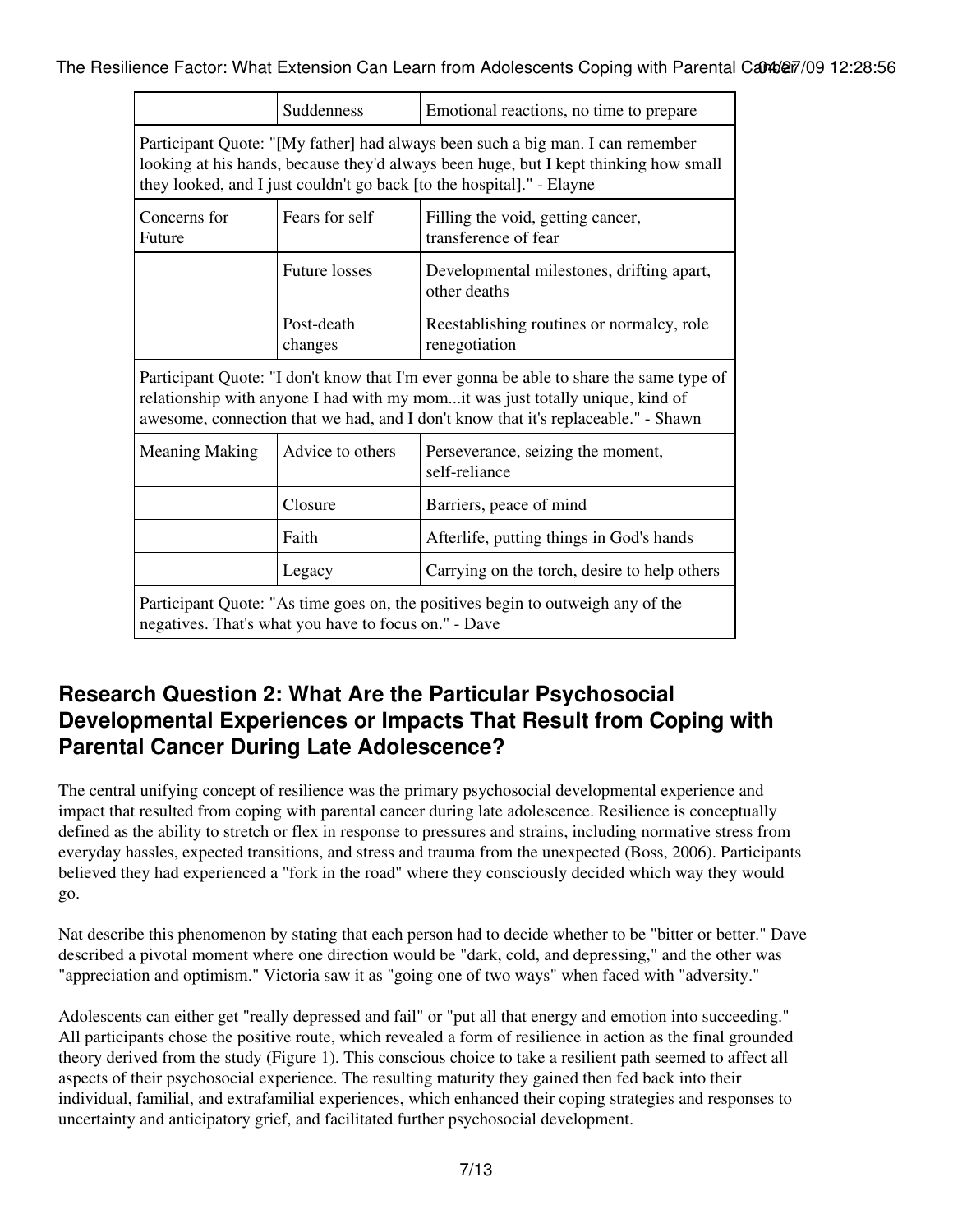This finding supports the notion that more attention needs to be paid to restoration, a positive aspect of development that can occur after parental loss (Balk, 1998; Stroebe & Schut, 1999). The primary difference was that the study reported here targeted the time period prior to a loss. Thus, the concept used to describe this positive development prior to a parent's death was resilience rather than restoration.



### **Conclusions & Implications for Extension Professionals**

There are five primary implications from this study that Extension professionals can apply to practice (Table 5). These results can serve to enhance understanding of the interplay of multiple risk and protective variables in the presence of traumatic life events and paths toward resilience.

| Table 5.                                   |  |
|--------------------------------------------|--|
| <b>Implications for Extension Practice</b> |  |

| <b>Recommendation</b>       | <b>Translating to Extension Practice</b>                                                                                                                                 |
|-----------------------------|--------------------------------------------------------------------------------------------------------------------------------------------------------------------------|
| <b>Attending to Context</b> | 1) Adolescents do not develop in a vacuum. Practitioners<br>must remember the context of development and help<br>adolescents find ways to navigate through all levels of |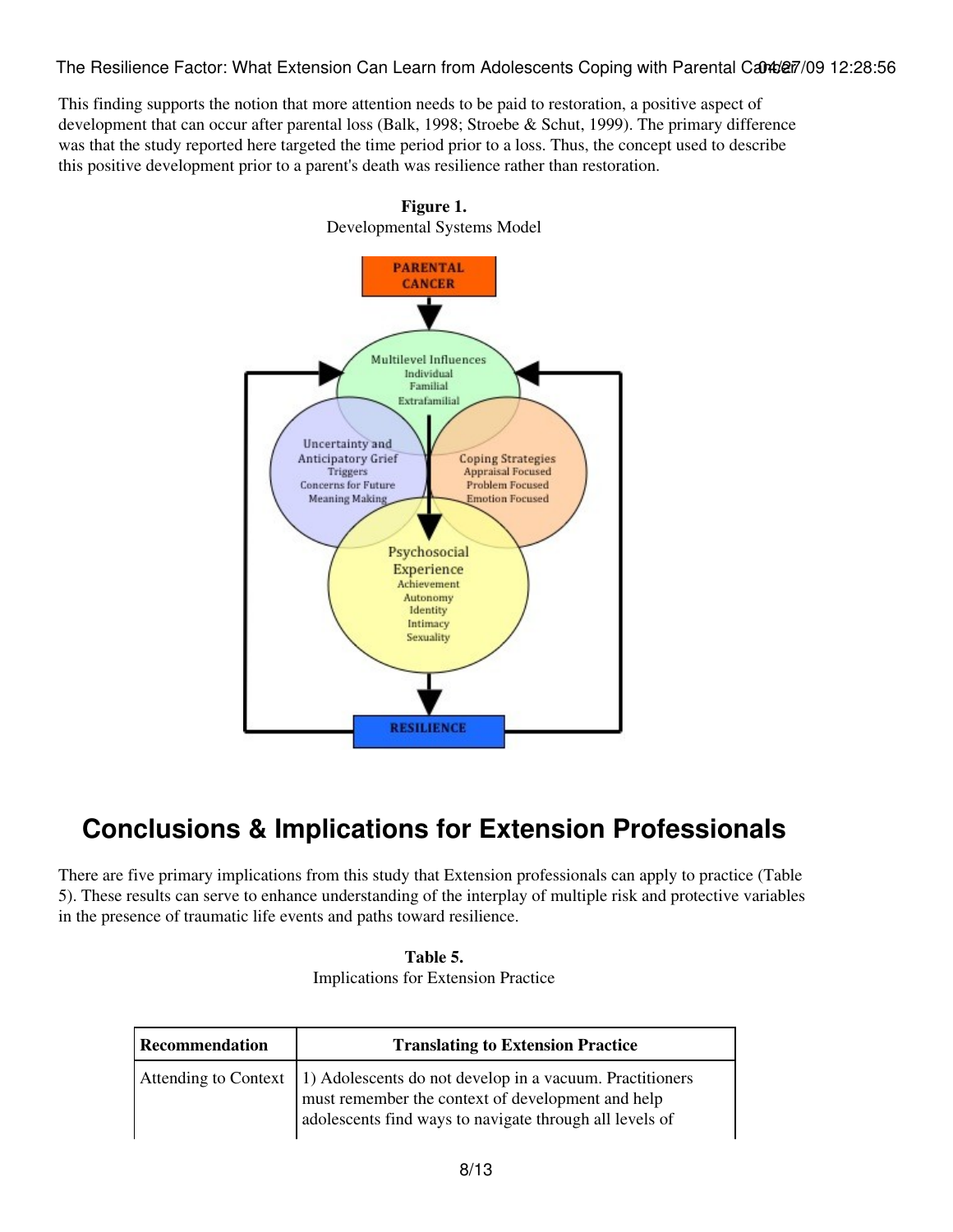|                                                    | influence.                                                                                                                                                                                                                                                                                                                                                                                                                          |  |
|----------------------------------------------------|-------------------------------------------------------------------------------------------------------------------------------------------------------------------------------------------------------------------------------------------------------------------------------------------------------------------------------------------------------------------------------------------------------------------------------------|--|
|                                                    | 2) It is important to work directly with adolescents, but<br>supporting/educating parents provides care for the parents,<br>which indirectly provides care for adolescents, facilitating the<br>development of protective factors.                                                                                                                                                                                                  |  |
| Need for Support                                   | 1) Listening was an important aspect of support for this age<br>group. They want people to communicate honestly with them<br>and keep them in the loop, but mostly need someone to be<br>there to listen.                                                                                                                                                                                                                           |  |
|                                                    | 2) Relating was a second important aspect of support. This<br>age group believed it was crucial to feel like there was<br>someone else that could identify with them. Practitioners can<br>bring people together in a group atmosphere and find ways to<br>connect people who have shared similar experiences in order<br>to allow adolescents to feel understood and less alone while<br>they are coping with a major life crisis. |  |
| <b>Creative Coping</b><br>Solutions                | 1) Practitioners can help adolescents in finding creative and<br>satisfactory ways to cope, but also be non-judgmental about<br>strategies that have been employed in their attempts to cope.                                                                                                                                                                                                                                       |  |
|                                                    | 2) Adolescents need assistance in realizing what they can and<br>cannot control and with letting go of guilt about things they<br>cannot control.                                                                                                                                                                                                                                                                                   |  |
|                                                    | 3) Practitioners can help adolescents derive meaning out of<br>their experiences and put it to positive use for themselves and<br>others.                                                                                                                                                                                                                                                                                           |  |
| Holistic/Develop-<br>mentally Grounded<br>Practice | 1) Identity and intimacy were the most heavily influenced<br>psychosocial tasks in this study. This can serve as a starting<br>point for programs/ support groups that assist this audience<br>The other tasks can then be woven into discussions on<br>identity and intimacy.                                                                                                                                                      |  |
|                                                    | 2) This study revealed the importance of developmental<br>grounding. Practitioners can use developmental grounding in<br>their efforts to help adolescents who are coping with major<br>life crises because it offers a lens for creating some order out<br>of a complex crisis.                                                                                                                                                    |  |
| <b>Risk and Protective</b><br>Factors              | 1) Practitioners can uncover the protective factors present in<br>adolescents' lives to help them bolster existing factors and to<br>develop new protective factors they do not yet have.                                                                                                                                                                                                                                           |  |
|                                                    | 2) Practitioners can help adolescents become aware of risk<br>factors in their lives and assist them to reduce these risks.<br>Practitioners can also reframe risk factors as opportunities for                                                                                                                                                                                                                                     |  |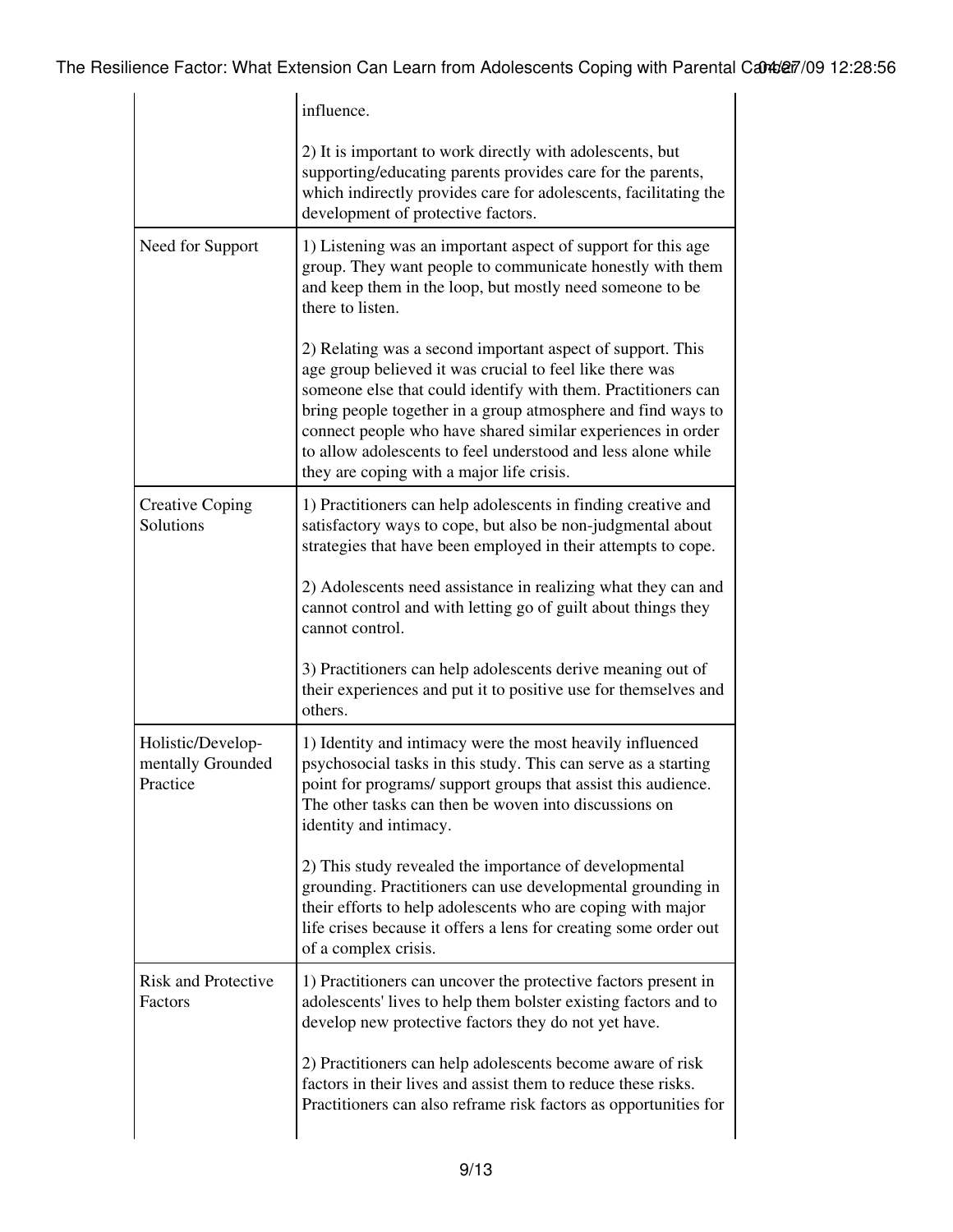| growth/skill development that can become protective factors |  |
|-------------------------------------------------------------|--|
| by gaining strength out of adversity.                       |  |

Terminal illness can require renegotiation of individual and family development and processes as family members cope with constant uncertainty, multiple stresses, and shifts in communication, roles, and priorities. Understanding the unique experiences adolescents face when confronted with parental illness and death can lead to developmentally and contextually appropriate interventions and resources. The resiliency factors used by these adolescents to negotiate developmental tasks in the midst of coping with a major family crisis may also be informative for Extension professionals when working more generally with issues of death and dying or with family crises.

In conclusion, the study was exploratory, and the conclusions that can be drawn from it are limited, but it does suggest some key issues for Extension professionals to consider when working with this population. These findings help to build a knowledge base for preventing negative short- and long-term outcomes from traumatic life events. Extension professionals cannot prevent an adolescent from experiencing a crisis, but can help to bolster protective factors and make adolescents aware of risk factors in their lives. This awareness can go a long way in learning how to cope with a major crisis.

Extension professionals who are working with at-risk adolescents should not make assumptions that only negative outcomes are possible or that youth in all developmental stages of adolescence experience parental illness uniformly. Instead, future research, theoretical development, and practice should focus on positive outcomes that can result from the experience (Balk, 1998; Stroebe & Schut, 1999; Tyson-Rawson, 1996). Examples of positive outcomes include increased maturity, life skills and competencies gained for coping with future problems, improved confidence, and improved physical and mental health, which can lead to productive contributions as adult members of society. Extension professionals play an important role in developing skills that foster strength through adversity and, accordingly, we can set the stage for improving developmental outcomes for adolescents coping with a major crisis such as parental cancer.

### **References**

Adams, D. W., Corr, C. A., Davies, B., Deveau, E., de Veber, L. L., Martinson, I. M. et al. (1999). Children, adolescents, and death: Myths, realities, and challenges. *Death Studies, 23*, 443-464.

Adams, G. R. (1997). Identity: A brief critique of a cybernetic model. *Journal of Adolescent Research, 12*, 358-362.

Balk, D. E. (1996). Models for understanding adolescent coping with bereavement. *Death Studies, 20,* 367-387.

Balk, D. E. (1997). Death, bereavement, and college students: A descriptive analysis. *Mortality, 2*, 207-221.

Balk, D. E. (1998). Psychological development during four years of bereavement: A longitudinal case study. *Death Studies, 22*, 23-36.

Balk, D. E. (2000). Adolescents, grief, and loss. In K. J. Doka (Ed.), *Living with grief: Children, adolescents, and loss* (pp. 35-49). Washington, DC: Hospice Foundation of America.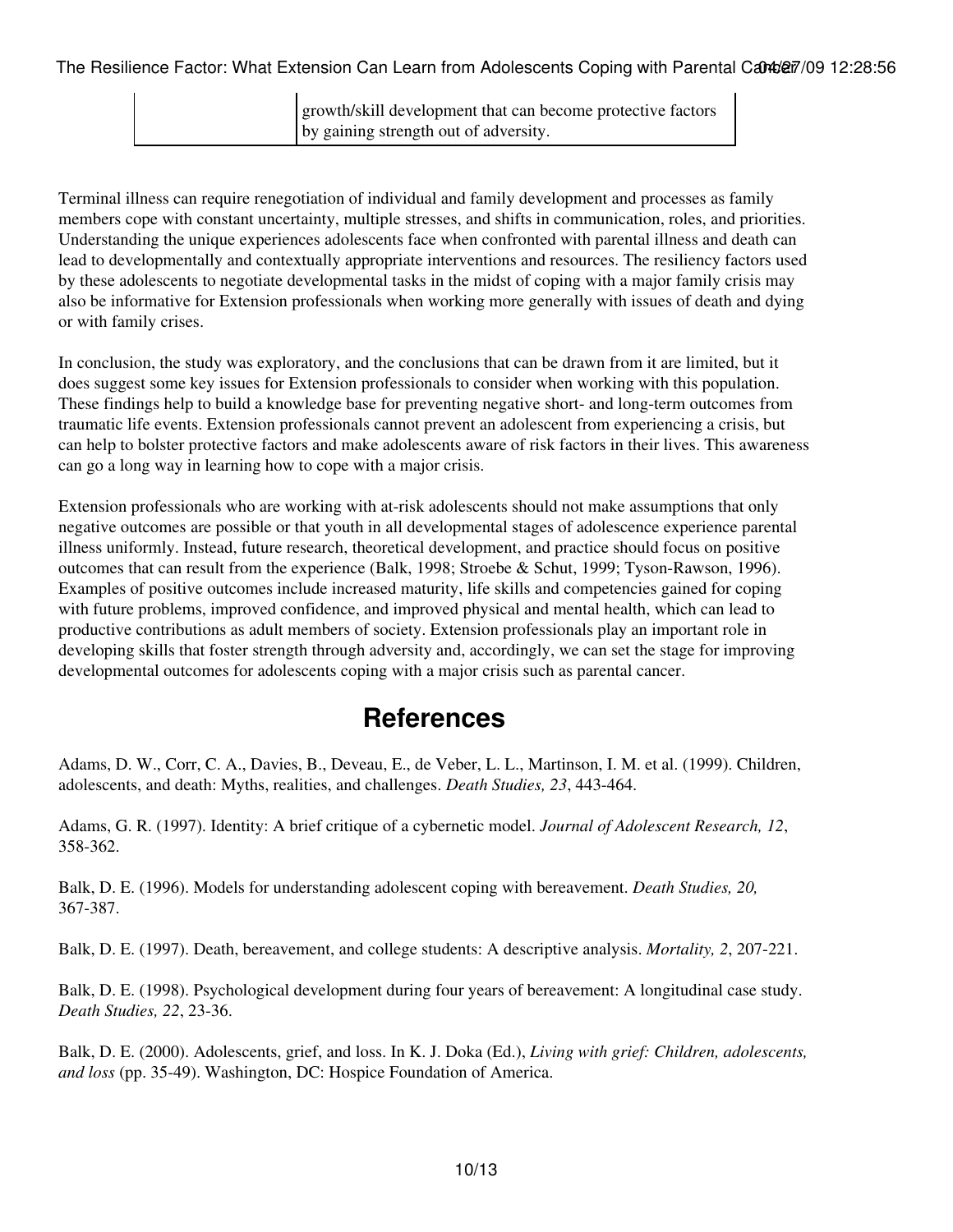Balk, D. E. (2001). College student bereavement, scholarship, and the university: A call for university engagement. *Death Studies, 25*, 67-84.

Berezin, M. A. (1977). Partial grief for the aged and their families. In E. M. Pattison (Ed.), *The experience of dying* (pp. 279-286). Englewood Cliffs, NJ: Prentice Hall.

Boss, P. (2006). *Loss, trauma, and resilience: Therapeutic work with ambiguous loss.* New York: W.W. Norton and Company.

Carter, B., & McGoldrick, M. (Eds.). (1999). *The expanded family life cycle: Individual, family, and social perspectives* (3rd ed.). Needham Heights, MA: Allyn and Bacon.

Christ, G. H. (2000). *Healing children's grief: Surviving a parent's death from cancer*. New York: Oxford University Press.

Corr, C. A. (2000). What do we know about grieving children and adolescents? In K. J. Doka (Ed.), *Living with grief: Children, adolescents, and loss* (pp. 21-32). Washington, DC: Hospice Foundation of America.

DeBaryshe, K., Patterson, G., & Capaldi, D. (1993). A performance model for academic achievement in early adolescent boys. *Developmental Psychology, 29*, 795-804.

Douvan, E., & Adelson, J. (1966). *The adolescent experience*. New York: Wiley.

Dowdney, L. (2000). Childhood bereavement following parental death. *Journal of Child Psychology and Psychiatry, 41*, 819-830.

Fleming, S., & Balmer, L. (1996). Bereavement in adolescence. In C. A. Corr & D. E. Balk (Eds.), *Handbook of adolescent death and bereavement* (pp. 139 - 154). New York: Springer Publishing.

Glaser, B., & Strauss, A. L. (1967). *The discovery of grounded theory: Strategies for qualitative research*. Chicago: Aldine.

Goosens, L., & Phinney, J. S. (1996). Identity, context, and development. *Journal of Adolescence, 19*, 491-496.

Grotevant, H. (1998). Adolescent development in family contexts. In W. Damon & N. Eisenberg (Eds.), *Handbook of child psychology: Vol. 3. Social, emotional and personality development* (pp. 1097-1149). New York: Wiley.

Hersh, S. P. (1997). Death from the cancers. In K. J. Doka (Ed.), *Living with grief: When illness is prolonged*. Washington, DC: Hospice Foundation of America.

Hill, J. P. (1980). *Understanding early adolescence: A framework*. Chapel Hill, NC: University of North Carolina Center for Early Adolescence.

Horton, D. A. (1998). Adolescent daughters and the impact and meaning of the loss of their mothers to breast cancer. *Dissertation Abstracts International - Section B: The Sciences and Engineering, 59(5-B)*.

Ingersoll, G. M. (1998). *Normal adolescence*. Bloomington, IN: Center for Adolescent Studies.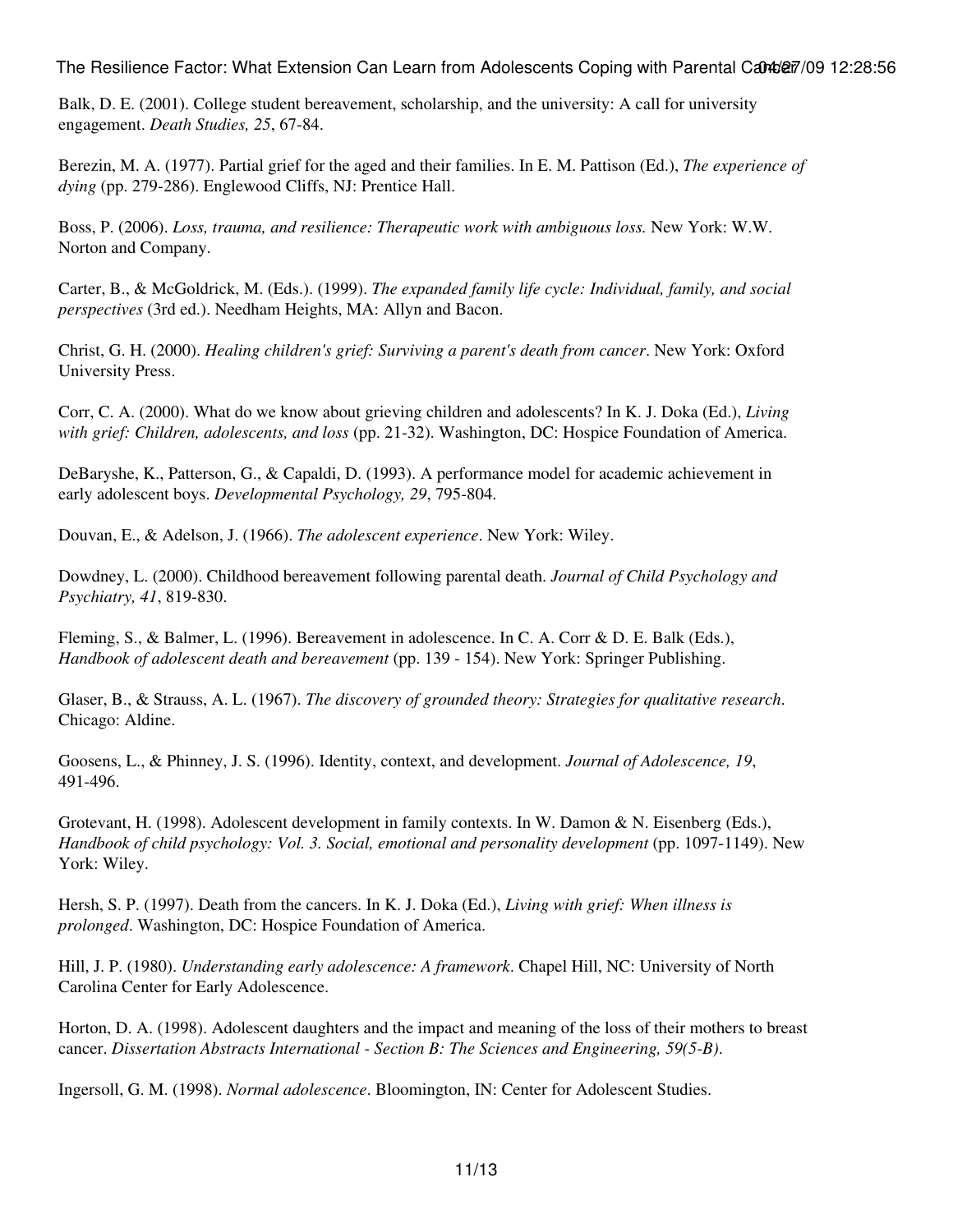Kandt, V. E. (1994). Adolescent bereavement: Turning a fragile time into acceptance and peace. *School Counselor, 41*, 203-212.

Klass, D. (1993). Solace and immortality: Bereaved parents' continuing bond with their children. *Death Studies, 17*, 343-368.

Kowalski, N. C. (1986). Anticipating the death of an elderly parent. In T. A. Rando (Ed.), *Loss and anticipatory grief* (pp. 187-199). Lexington, MA: Lexington Books.

Lerner, R. M. (2002). *Adolescence: Development, diversity, context, and application*. Upper Saddle River, NJ: Pearson Education.

Lund, D. A. (1989). Conclusions about bereavement in later life and implications for interventions and future research. In D. A. Lund (Ed.), *Older bereaved spouses* (pp. 217-231). New York: Hemisphere.

Marwit, S. J., & Carusa, S. S. (1998). Communicated support following loss: Examining the experiences of parental death and parental divorce in adolescence. *Death Studies, 22*, 237-256.

Moos, R., & Schaefer, J. (1986). Life transitions and crises: A conceptual overview. In R. Moos (Ed.), *Coping with life crises: An integrated approach* (pp. 1-28). New York: Plenum Press.

Morin, S. M., & Welsh, L. A. (1996). Adolescents' perceptions and experiences of death and grieving. *Adolescence, 31*, 585-596.

Moss, M. S., Moss, S. Z., & Hansson, R. O. (2001). Bereavement and old age. In M. S. Stroebe, R. O. Hansson, W. Stroebe, & H. Schut (Eds.), *Handbook of bereavement research: Consequences, coping, and care* (pp. 241-260). Washington, DC: American Psychological Association.

Parkes, C. M. (1975). *Bereavement: Studies of grief in adult life*. Harmondsworth: Penguin.

Parkes, C. M. (1993). Bereavement as a psychosocial transition: Processes of adaptation to change. In M. S. Stroebe, W. Stroebe, & R. O. Hansson (Eds.), *Handbook of bereavement: Theory, research, and intervention* (pp. 91-101). New York: Cambridge University Press.

Peterson, S., & Rafuls, S. E. (1998). Receiving the scepter: The generational transitions and impact of parent death on adults. *Death Studies, 22*, 493-524.

Rando, T. A. (1997). Living and learning the reality of a loved one's dying: Traumatic stress and cognitive processing in anticipatory grief. In K. J. Doka (Ed.), *Living with grief: When illness is prolonged*. Washington, DC: Hospice Foundation of America.

Schultz, K. (1999). Bereaved children. *Canadian Family Physician, 45*, 2914-2921.

Shapiro, E. R. (1994). *Grief as a family process: A developmental approach to clinical practice*. New York: Guilford Press.

Siegel, K., Karus, D., & Raveis, V. (1996). Adjustment of children facing the death of a parent due to cancer. *Journal of the American Academy of Child and Adolescent Psychiatry, 35*, 442-456.

Siegel, K., Mesagno, F. P., Karus, D., Christ, G., Banks, K., & Moynihan, R. (1992). Psychosocial